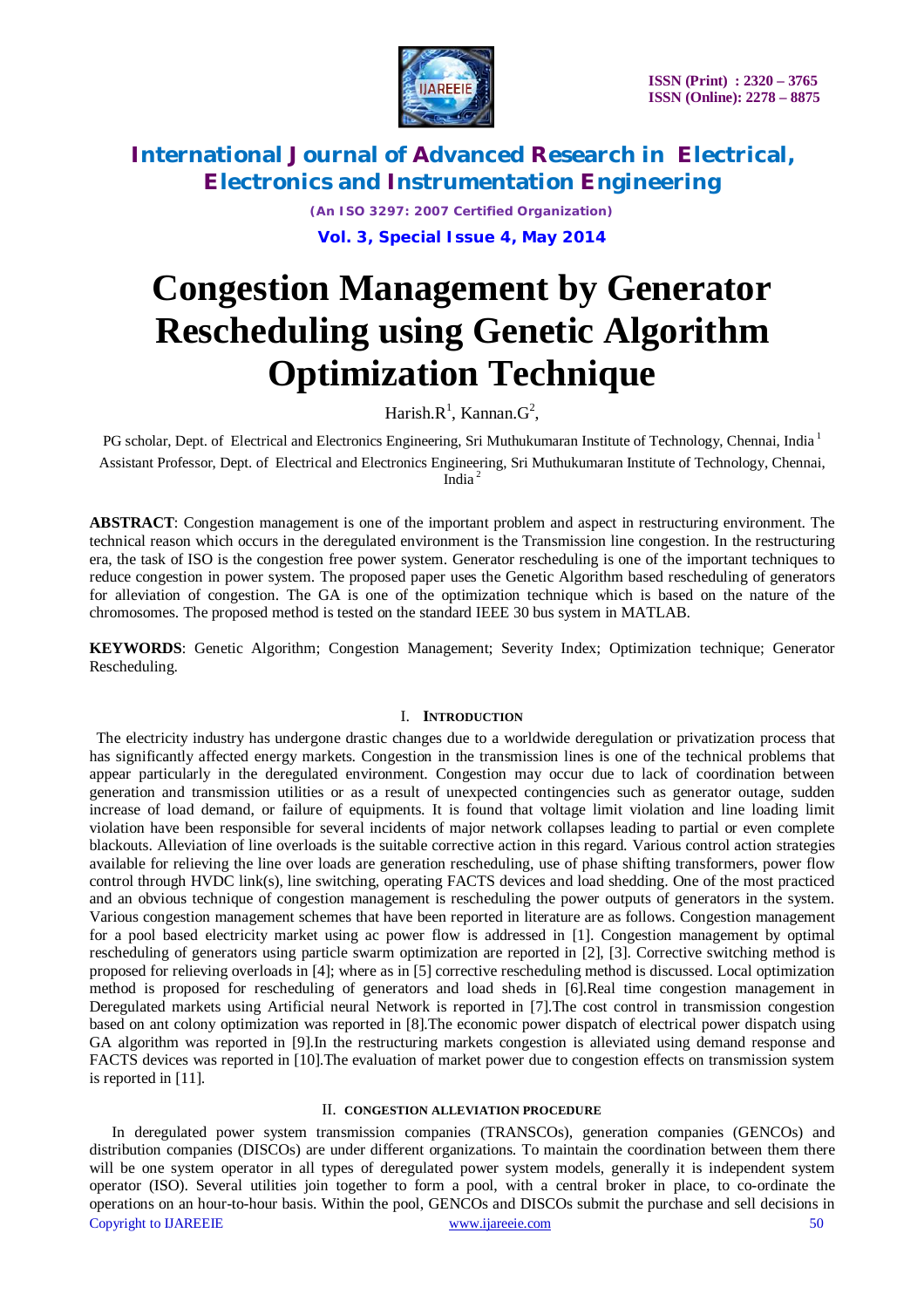

*(An ISO 3297: 2007 Certified Organization)*

### **Vol. 3, Special Issue 4, May 2014**

the form of sell or buy bids to the market operator, which, in turn, clears the market using an appropriate marketclearing procedure. Finally it results in 24 hourly energy prices to be paid by consumers and to be charged by producers. More often than not, pool market results originate network congestion problems, and the ISO should determine the minimal changes in the market results that ensure a secure operation. In this paper congestion management is done by means of optimal Rescheduling of generators based on the price bids submitted by GENCOs so that the total congestion management cost gets minimized. This cost is considered as revenues for suppliers for their contribution towards congestion management.

#### III. **METHODS OF CONGESTION**

Though congestion in a transmission system is unavoidable, it should not persist beyond a short duration because this could lead to cascading outages with uncontrolled loss of load. Thus congestion is an important matter of concern and measures to be taken to decrease its effect if not managed entirely. It has been seen that there are many methods for congestion management and these can be broadly classified under two domains. The prime techniques are out aging of congested lines, operation of transformer taps operation of FACTS devices, rescheduling of power generators and load shedding.

#### IV. **CONGESTION MANAGEMENT AND MARKET DESIGN**

Congestion management is best seen through the operation of Transmission Loading Relief (TLR). TLR has several inherent inefficiencies in the electric energy market. TLR depends strongly on the determination of total transmission capability (TTC) or the amount of power that can be transmitted between two points, and also on the available transfer capability or the amount of power that can be transmitted between two points simultaneously with other transactions and reserves needed for reliability. However, ATC costs are not considered in the calculations, and the method's inherent lack of accuracy and uncertainty can result in either under utilization or overselling of transmission line capacity.

#### V. **PROBLEM FORMULATION**

The idea of congestion management is implemented by increasing or decreasing the active power output of the generators. The amount of rescheduling required by the selected generator is obtained by solving the following optimization problem:

$$
\min \ \ f(x) = (P_k^{\max} - P_k^i) + \sum_{i=1}^m \Delta P_{g}
$$
 (1)

where,

 $P_k^{\text{max}}$  is the maximum amount of power at line k

 $P_{k}$ <sup>*i*</sup> is the power at line k

### $\Delta p$ <sub>*g*</sub> is the change in real power generation

Thus the objective function is subjected to equality, security constraints and voltage constraints.

*A) Equality constraints*

$$
P_{ck} - P_{Dk} = \sum_{j=1}^{NB} V_j V_k Y_{kj} \cos(\delta_k - \delta_j - \theta_{kj}); k \forall NB
$$
\n
$$
Q_{ck} - Q_{Dk} = \sum_{j=1}^{NB} V_j V_k Y_{kj} \sin(\delta_k - \delta_j - \theta_{kj}); k \forall NB
$$
\n
$$
P_{Dj} = P_{Dj}^c; j = 1, 2, Nd
$$
\n(4)

Copyright to IJAREEIE www.ijareeie.com 51 where  $P_{Dj}^c$  is the active power consumed by demand *j* as determined by the market clearing procedure,  $P_{Gk}$  is the real power generation of generator *k* and  $P_{Di}$  is the real power consumption of demand *j* after congestion management.  $Q_{Gk}$  and  $Q_{Dk}$  are the reactive power generation and reactive power demand at *k* th bus respectively;  $V_j$  and  $V_k$  are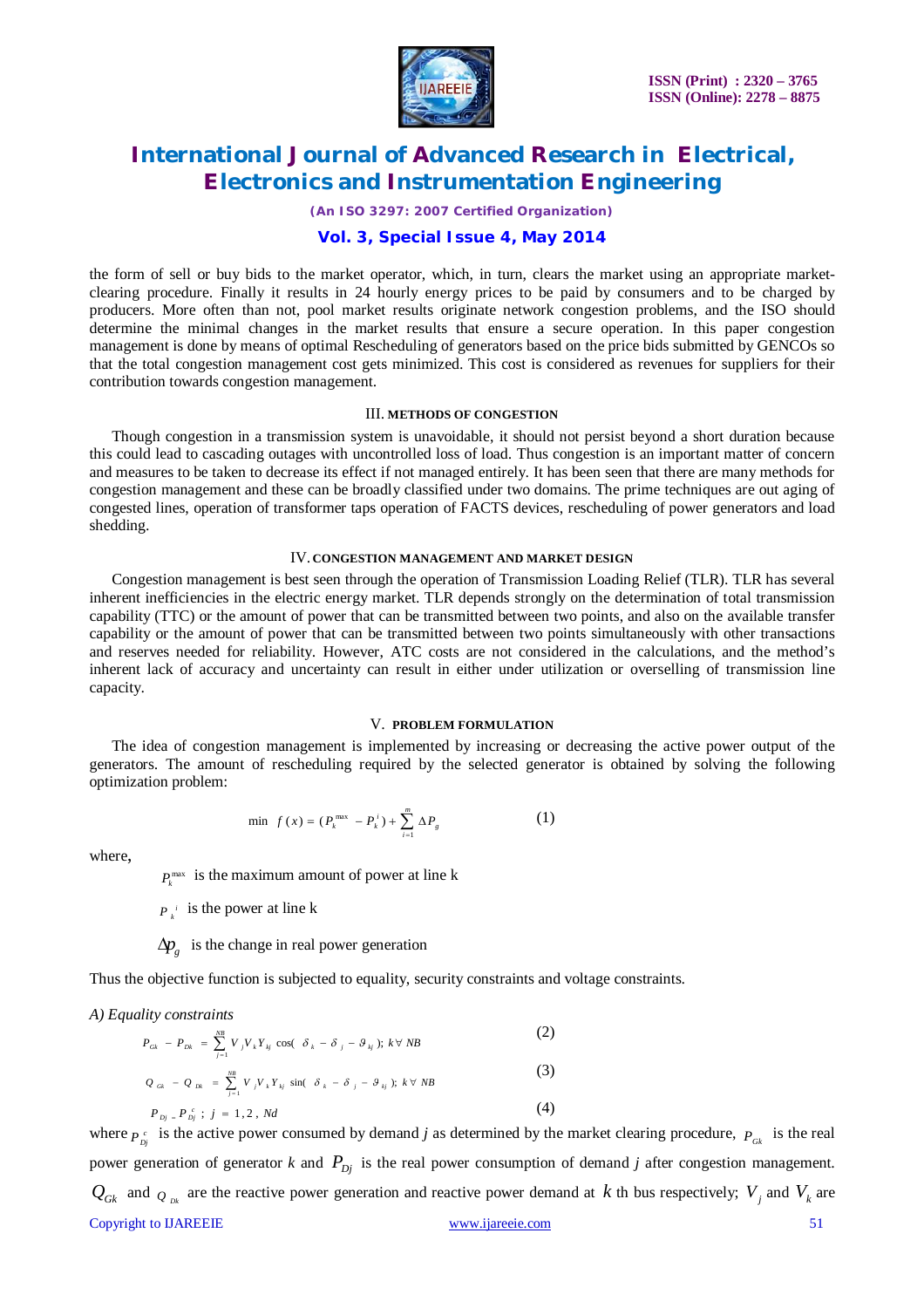

*(An ISO 3297: 2007 Certified Organization)*

### **Vol. 3, Special Issue 4, May 2014**

the voltage magnitude of bus *j* and *k* respectively;  $\delta_j$  and  $\delta_k$  are the angles of bus voltage *j* and *k* respectively;  $Y_{kj}$  and

 $\theta_{kj}$  are the magnitude and angle of bus admittance matrix.  $N_g$ ,  $N_d$  and  $NB$  are the number of generators, loads and buses respectively.

 Constraints (2) and (3) are the real and reactive power balances in each bus respectively. Constraint (4) is the final powers.

#### *B) Inequality constraints*:

The limits of the loading of the equipments and the requirements of operation usually consist of the inequality constraints of the problem.

$$
P_{Gk}^{\min} \leq P_{Gk} \leq P_{Gk}^{\max}, k \in N_g
$$
\n
$$
Q_{Gk}^{\min} \leq Q_{Gk} \leq Q_{Gk}^{\max}, k \in N_g
$$
\n
$$
\Delta P_{Gk}^{\perp} \geq 0; \Delta P_{Gk}^{-} \geq 0; \tag{7}
$$

Constraints (5) and (6) are the upper and lower limits of the real and reactive power of generators. Constraint (7) shows that the incremental and decremental powers are positive.

#### *C) Security constraints:*

For the safe operation of the transmission line loading factor  $L_{ij}$  is kept within the upper limit as follows:

$$
L_{ij} = (P_{ij} / P_{ij}^{\max}) \le 1
$$
 (8)

Where  $P_{ij}$  and  $P_{ij}^{\text{max}}$  were the real power flow of the line *i-j* and maximum flow limit of line *i-j*.

#### *D) Voltage constraints:*

 The load bus voltage level at the load bus is maintained within upper and lower bounds which is expressed as:  $V_n^{\min} \leq V_n \leq V_n^{\max}, \forall n \in Nd$ (9)

#### *(E) Severity Index:*

For any power system, unexpected outage of the lines or transformers occurs due to faults or other disturbances. These are referred as congestion which causes overloading of lines or transformers. The stress on power system due to congestion may be expressed as follows:

$$
SI = \sum_{k \in Lo} (P_k / P_k^{\max}) \wedge 2m \tag{10}
$$

where  $L_o$  is the set of overloaded lines,  $P_k$  is the real power in the branch  $k$ ,  $P_k^{\max}$  is the maximum flow limit of the  $k$ th branch, and *m* is the weighting coefficient.

The value of m is chosen as 1 to decrease the masking effect. For the safe system value of SI is zero. The greater value the more severe congestion would be.

#### VI. **GENETIC ALGORITHM**

Genetic algorithms were formally introduced in the United States in the 1970s by John Holland at University of Michigan. The continuing price/performance improvements of computational systems have made them attractive for some types of optimization. In particular, genetic algorithms work very well on mixed (continuous and discrete), combinatorial problems. They are less susceptible to getting 'stuck' at local optima than gradient search methods. But they tend to be computationally expensive. The Genetic Algorithm is the search heuristics that mimics the process of natural selection.GA is usually inspired by the Darwin's theory about evolution. These generate solutions to the optimization problems using technique inspired by the natural solution such as inheritance, mutation, selection and cross over. The fitness function is used to evaluate individuals and reproductive success varies with fitness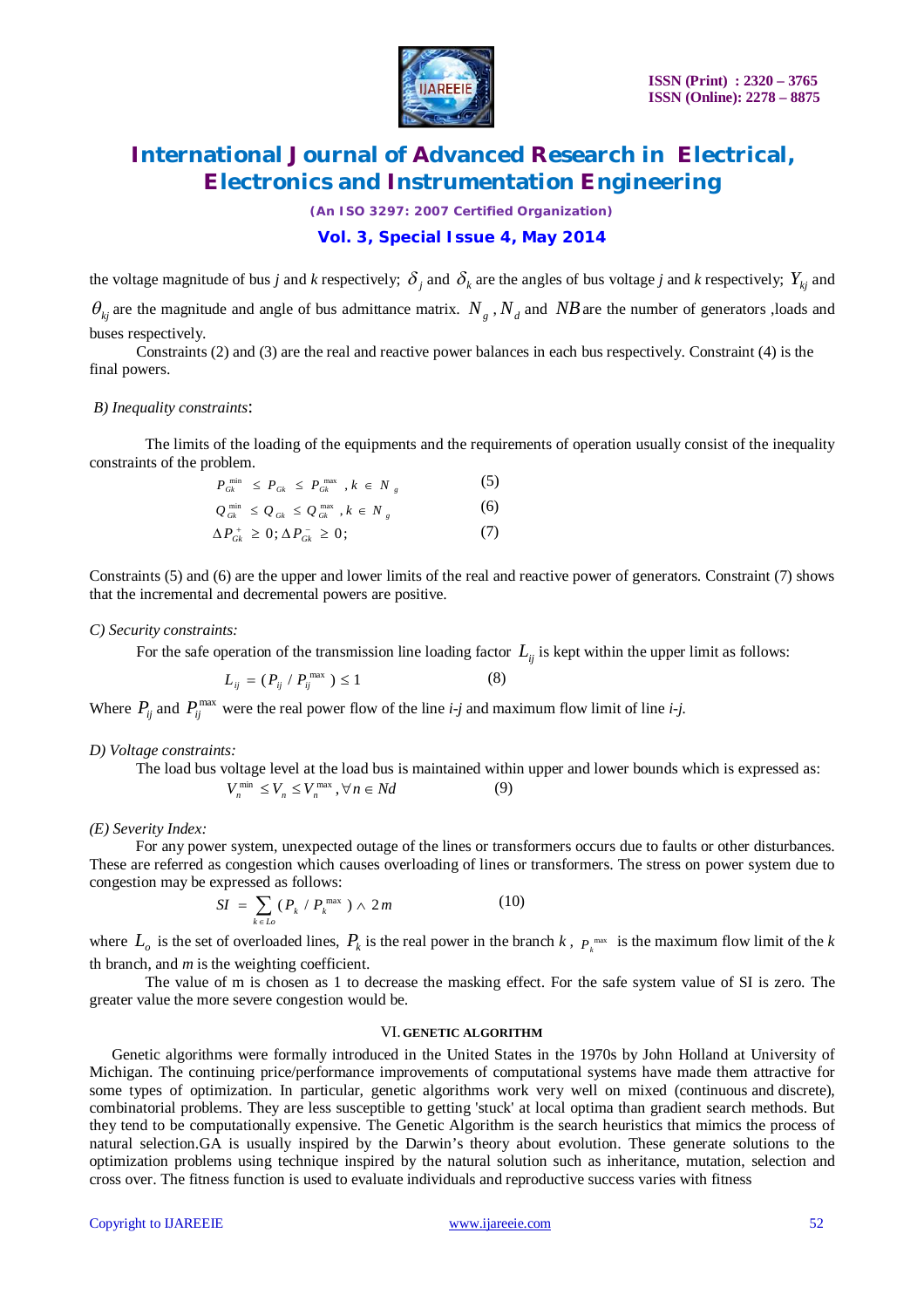

*(An ISO 3297: 2007 Certified Organization)*

## **Vol. 3, Special Issue 4, May 2014**

 Commonly, the algorithm terminates when either a maximum number of generations has been produced, or a satisfactory fitness level has been reached for the population. If the algorithm has terminated due to a maximum number of generations, a satisfactory solution may or may not have been reached. Genetic algorithms find application in bioinformatics, phylogenetics, computational science, engineering, economics, chemistry, manufacturing, mathematics, physics and other fields. To use a genetic algorithm, you must represent a solution to your problem as a genome (or chromosome). The genetic algorithm then creates a population of solutions and applies genetic operators such as mutation and crossover to evolve the solutions in order to find the best ones.



Fig. 1 GA flowchart for congestion management

#### *A. Initialization of Population*

 The strategy used to determine the initial population consists of randomly generating non-dominated feasible solutions only. This strategy produced better results when compared with strategies that randomly generate solutions of any type (feasible or non-feasible) or feasible solutions (dominated or non-dominated) only.

### *B. Genetic Operators*

The genetic operators are section, crossover and mutation. The operator selection involves the process of selecting best population of individuals for new generation. During each successive generation, a proportion of the existing population is selected to breed a new generation which is based on the objective function. This is an important operator in Genetic Algorithm. In the crossover, the values are going to change according to the objective function by comparing two successive values. Two-point crossover has been used, because it produced better results than one-point and uniform crossover. The mutation indicates the self changing of values to solve the problem. This represents the self changing of value to the optimal value based on the objective function. This is an important operator in Genetic Algorithm.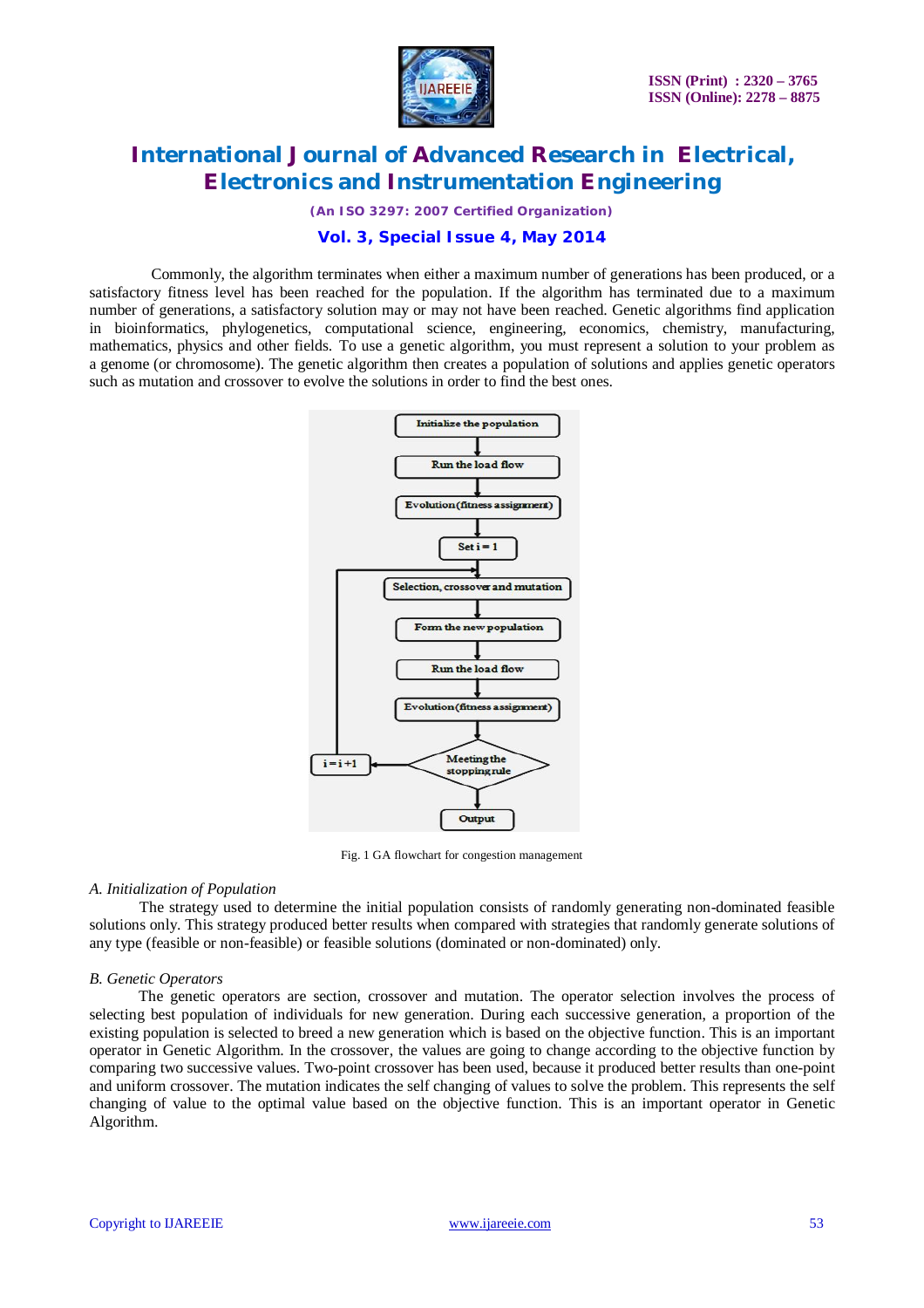

*(An ISO 3297: 2007 Certified Organization)*

### **Vol. 3, Special Issue 4, May 2014**

#### VII. **RESULTS AND DISCUSSION**

The proposed paper discusses the concept of generator rescheduling for the Congestion Management using GA optimization technique has been illustrated on IEEE 30 bus system[12].The 30 bus system is the representation of 6 generators,4 load buses and 41Transmission lines. In the study of the congestion management analysis is conducted for base case generations and also the demand in order to find the most severe lines. For the each line outages Gauss Siedel load flow method had been employed for identifying the overload cases. Among all the lines line 1-2 is identified to be the most severe one and the severity index yields to be greater than 1.



#### *A.Testing of proposed GA*

The proposed GA is tested for the three cases. For each load scenario the overloaded linesand the amount of rescheduling were done using Gauss siedel power flow method.The GA parameters were:

> Cross over fraction:0.8. Elite count:1 Generations:100 Hybrid function:[] Migration interval:20 Migration fraction:0.2 Population Type:'bit string'

### *Case A*

The load at bus 14 is increased by80%from the base case values from (6.2+j1.6 )MVA to (11.16+2.88j)MVA.Due to the outage of the line 1-2 it resu;lts in the overloading on two lines 1-3 and 3-4 respectively.The actual power flow in these lines*:* were 153.091MW and 141.094 MWand the flow limit is 130MW.The overloads should be alleviated as fast as possible for the security cases .Hence measure should be carried out for the alleviation of congestion by optimal rescheduling .of generators. Hence the rescheduling power after rescheduling is 29.01 MW.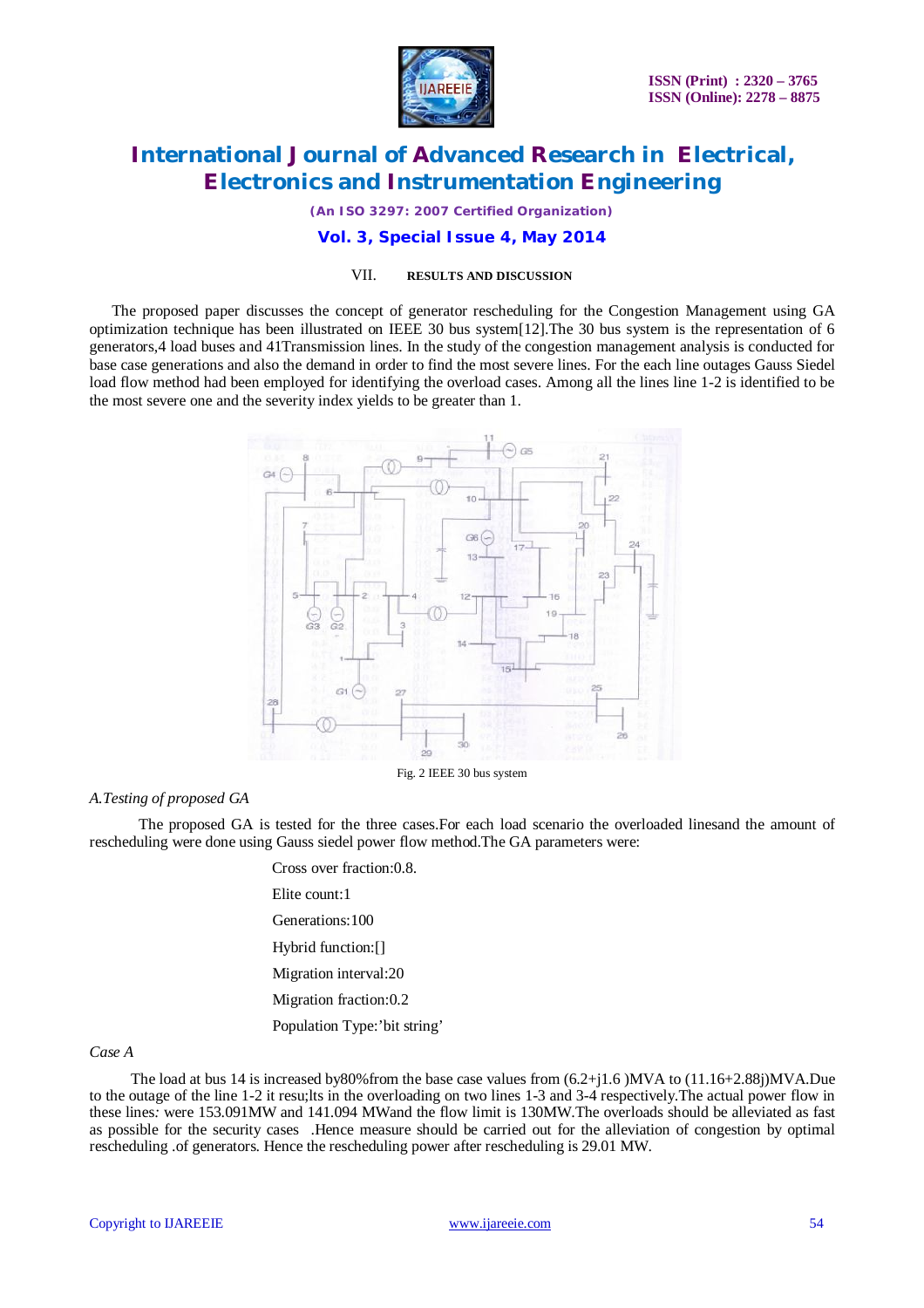

*(An ISO 3297: 2007 Certified Organization)*

# **Vol. 3, Special Issue 4, May 2014**



# *Case B*

 The load at bus 19 is increased by55%from the base case values.Due to the outage of the line 1-2 it resu;lts in the overloading on two lines 1-3 and 3-4 respectively.The actual power flow in these lines were 153.581MW and 141.522MWand the flow limit is 130MW.The overloads should be alleviated as fast as possible for the security cases. Hence measure should be carried out for the alleviation of congestion by optimal rescheduling .of generators. Hence the rescheduling power after rescheduling is 30.5MW.

Fig. 4 Performance characteristics of load at bus 14 is increased by80%from the base case values with line1-2 out



Fig. 5 Power flow in overloaded lines in case B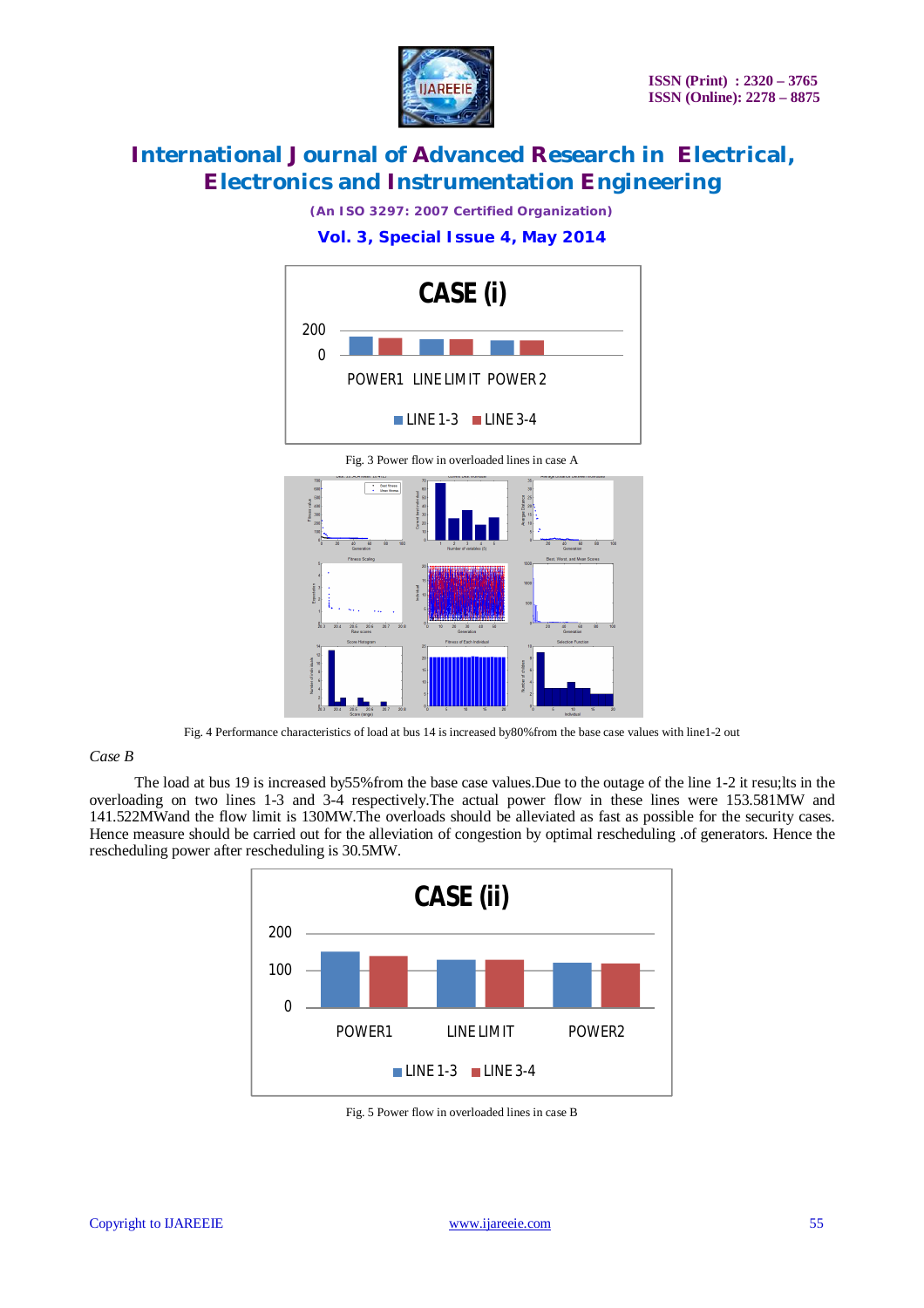

*(An ISO 3297: 2007 Certified Organization)*

**Vol. 3, Special Issue 4, May 2014**



Fig. 6 Performance characteristics of load at bus 19is increased by 55%from the base case values with line1-2out

### *Case C*

The load at bus 10 is increased by 60% from the base case values .Due to the outage of the line 1-2 it resu;lts in the overloading on two lines 1-3 and 3-4 respectively.The actual power flow in these lines were 151.234MW and 139.483 MWand the flow limit is 130MW.The overloads should be alleviated as fast as possible for the security cases .Hence measure should be carried out for the alleviation of congestion by optimal rescheduling .of generators. Hence the rescheduling power after rescheduling is 27.8 MW.



Fig. 7 Power flow in overloaded lines in case C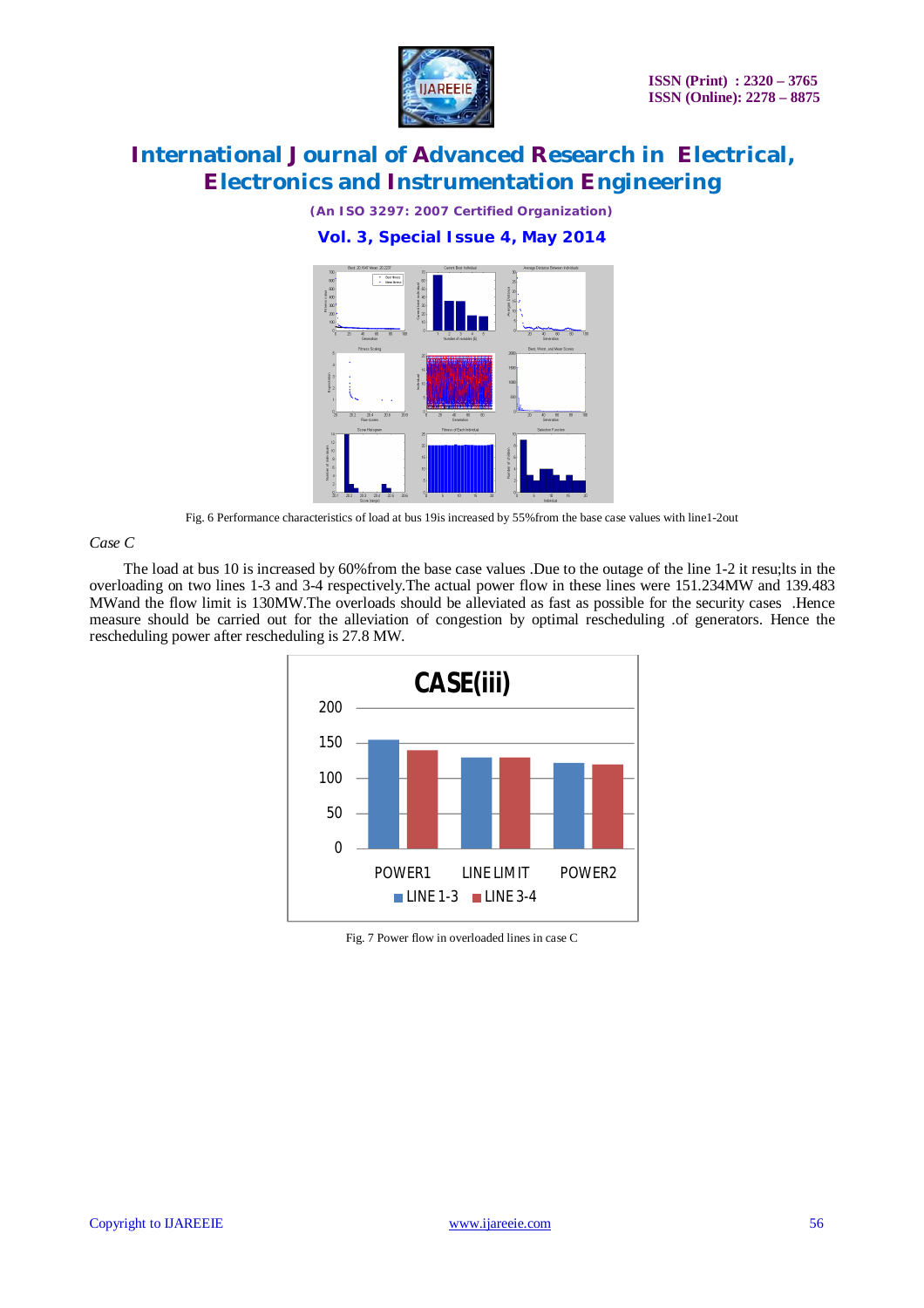

*(An ISO 3297: 2007 Certified Organization)*

### **Vol. 3, Special Issue 4, May 2014**



Fig. 8 Performance characteristics of load at bus 10is increased by 60%from the base case values with line1-2out

 The table 1 shows the simulated case for the different load scenario cases and also the power flow in each case without GA. Power flow in the identified overloaded lines before and after rescheduling is shown in fig. 8 for the cases considered. Hence from the figure it is clear that power flow after rescheduling shows that they are within the limits. Thus it ensures that overload is alleviated completely by rescheduling of generators. Hence, also the performance characteristics of different load scenarios had been implemented and are shown in figs. 4,6,8. Hence the execution time will be very less and hence the optimal solution is obtained. Hence the proposed approach is very suitable and best for the real time congestion management.

|    | Load     | Overloaded | Line    | Total<br>Power |
|----|----------|------------|---------|----------------|
|    | scenario | lines      | flow    | violation(MW)  |
|    |          |            | (MW)    |                |
| 1. | Case A   | $1-3$      | 153.091 | 34.185         |
|    |          | $3 - 4$    | 141.094 |                |
| 2. | Case B   | $1 - 3$    | 153.581 | 35.103         |
|    |          | $3 - 4$    | 141.522 |                |
| 3. | Case C   | $1 - 3$    | 151.234 | 30.717         |
|    |          | $3-4$      | 139.483 |                |

TABLE1.Simulated case for different load scenerios without GA

### VIII. **CONCLUSION**

For the efficient operation of the power system possible methods of congestion management need to know. Here the rescheduling of generator active power has been adopted for the congestion management. Hence the GA is chosen as the optimization technique to find the amount of rescheduled power to the congested lines. The results were tested on the IEEE 30 bus system. Hence the Severity Index can be used to find the stress on the power system due to congestion. The fitness value for the individuals are selected and based on that, the problem has solved which has the objective function of minimization of change in real power and is subjected to several constraints. It is also found that GA gives generator rescheduling values almost accurately. Hence the proposed technique completely alleviates overloading of lines for all the cases considered in this study.